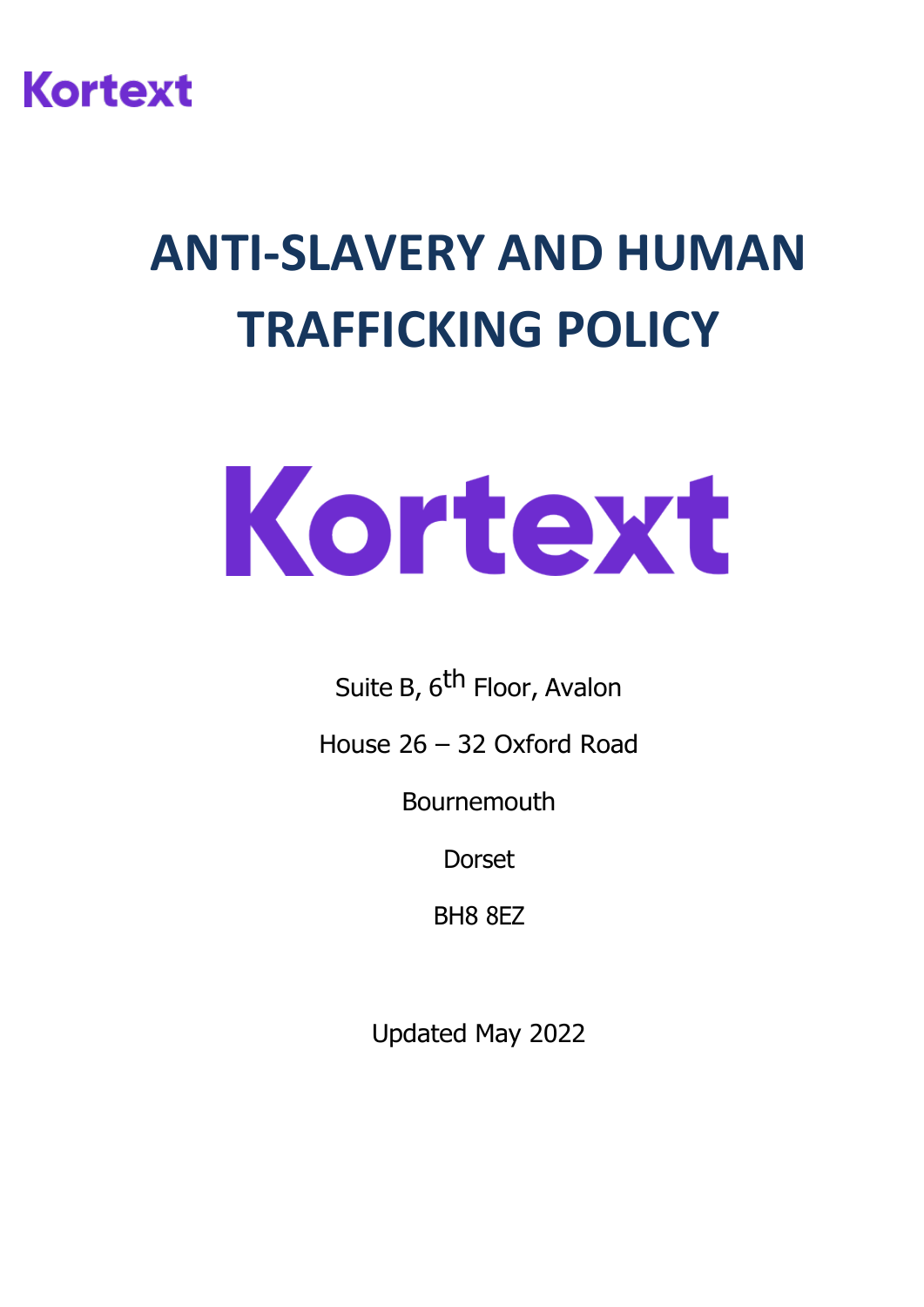

# **ANTI-SLAVERY AND HUMAN TRAFFICKING POLICY**

# **INTRODUCTION**

At Kortext, we are committed to preventing acts of modern slavery and human trafficking, both within our business and our supply chain. This statement sets out the actions we have taken to understand the risks to our business and puts in place steps that are aimed at ensuring that there is no slavery or human trafficking in our business or our supply chains.

This statement relates to actions and activities carried out during the financial year 2021- 2022.

#### **Our Organisation**

Kortext operates in the Education Technology sector and our Headquarters are located in Bournemouth, Dorset. Formed in 2013 our main line of business activity is business and domestic software development and we are the leading supplier to UK universities of digital textbook solutions. We employ 170 staff across the UK and Toronto, Canada where our technology team is based.

## **RELEVANT POLICIES**

As part of our commitment to preventing modern slavery and human trafficking, we have implemented the following policies which support our approach to preventing modern slavery and human trafficking:

- Anti-Bribery policy
- Equal opportunities & Diversity policy
- Bullying & Harassment UK Team
- Anti-Discrimination and Anti-Harassment Canadian Team

## **DUE DILIGENCE**

In order to monitor and reduce the risk of slavery and human trafficking occurring within our supply chains, we have adopted the following due diligence procedures:

- All suppliers are required to sign a contract/terms of business which confirm that they will comply with our slavery/human trafficking policies and are committed to preventing slavery and trafficking.
- Improved the visibility of our chosen suppliers and contracts so members of staff can select goods and services from approved suppliers
- Kortext has not identified any instance of a breach of the Modern Slavery Act in its supply chain.

Additionally, Kortext is of the view that a breach of the Modern Slavery Act would be a material breach. In a scenario where Kortext identified any

instance of modern slavery in its supply chain, it would seek to take action in accordance with due process. Actions would include: informing the police and terminating a contract. Through the implementation of these due diligence procedures, we are confident that we are assessing and monitoring the areas of risk in our business and supply chains and therefore reducing the risk of slavery and human trafficking occurring.

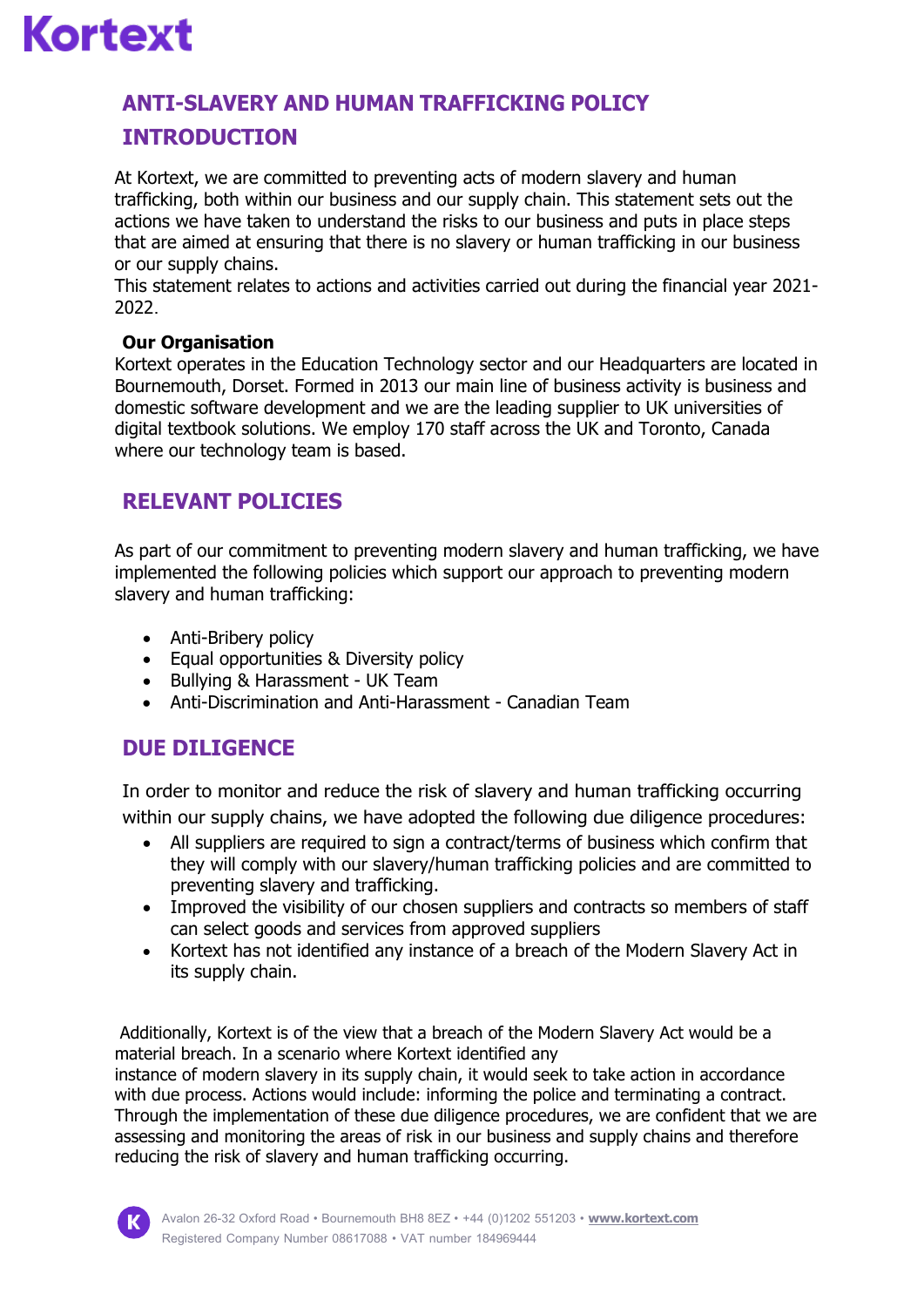

# **RISK MANAGEMENT**

The Organisation has undertaken a high level risk assessment to identify the potential sectors and suppliers where issues around human trafficking have historically arisen:

#### IT Equipment

Kortext purchases a range of electronic and IT equipment and software for their staff. Of those items, particularly laptops, mobile phones and tablets can contain metals usually sourced in high-risk regions and Kortext is aware there is a well- documented risk of dangerous working conditions and child labour. However, Kortext's main supplier of laptops and desktop computers monitors its supply chain closely.

#### Outsourced Services/Agency Workers

Kortext has identified there is a potential risk with agency staff for cleaning. The use of agency workers is quite limited and normally undertaken via the use of local UK/Dorset based agencies with robust recruitment practices.

We have therefore assessed the risk of slavery or human trafficking occurring in our supply chain and deem it to be low risk. We do not consider that we operate in a highrisk sector and our assessment is based on the nature of our business and our business transactions and given the policies we currently have in place.

However, if we do find any evidence of a failure to comply with our policies then we will consider terminating our relationship with the supplier.

## **HR STATEMENT**

Kortext directly employs circa 170 employees in the UK and Canada and we have a thorough set of employment related policies and procedures that prevent any possibility of modern slavery occurring within our workforce.

Our Human Resources department and recruiting managers follow a recruitment policy and processes which are regularly reviewed for compliance with legislation. At the time of application, potential employees have to provide 'right to work' information which is checked at interview. The majority of interviews are conducted face-to-face which ensures that individuals have freely chosen to attend. All application forms are verified as being the applicant's own information, including taking a copy of the interviewee's original passport (or other appropriate identification) and any additional 'right to work' documentation (where applicable).

Where interviews are conducted via Teams or other electronic means, especially during the current Covid pandemic, the candidate is required to present their original passport and other additional 'right to work' documentation (where applicable) in person to HR before their start date or on their first day.

All employees receive a written contract of employment on or before commencement in line with current employment legislation.